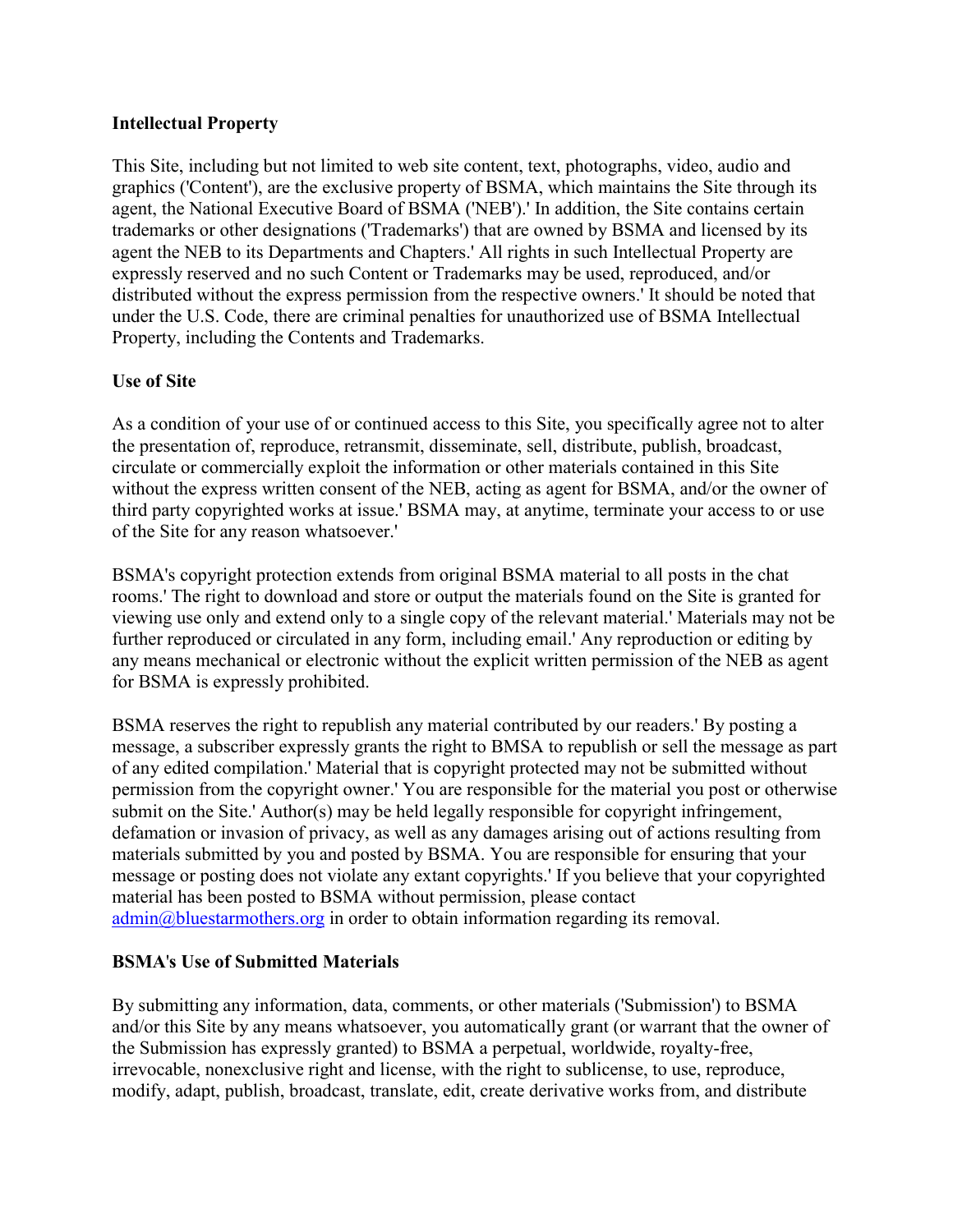such materials or incorporate such materials into any form, medium, or technology (now known or hereafter developed or devised).' BSMA shall authorized to delete, modify, remove, or otherwise, dispose of any Submission which, in BSMA's sole discretion, is inappropriate for the Site.' In addition, you warrant that all 'moral rights' and other rights recognized throughout the world in those materials have been waived.' Furthermore, by submitting any information or materials to BSMA, you represent, warrant and covenant that:

- Neither BSMA, its licensor, or its licensees Departments, or and Chapters shall be required to make any payments to you or any third parties with respect to material that you submit to this Site under these Terms and Conditions;
- You have full right and power to enter into and perform under these Terms and Conditions and have secured all third-party consents, licenses, and permissions necessary to enter into and perform under these Terms and Conditions, and accordingly none of the information or other materials that you submit to BSMA or bluestarmothers.org use copyrighted works without permission;
- The information or material that you submit will not infringe on any third party's copyright, patent, trademark, trade secret, or other proprietary right, rights of publicity or privacy, or moral rights; and
- The information or material that you submit does not and will not violate any law, statute, ordinance or regulation.

We may require you to execute or have executed one or more written authorizations, releases or other documents that we may specify as a precondition for BSMA to use your information or other materials.

## **Links to Other Web Sites**

This Site may contain links to web sites maintained by third parties.' Such linked sites are not under its control, and BSMA makes no warranties or representations of any kind with respect to such third party sites and we are not responsible for the content available on any other web sites linked to this Site or their privacy practices.' We provide such third party links solely for your convenience and do not constitute any endorsement by us.

## **Legal Policies and Notices**

You agree to indemnify, defend and hold harmless, BSMA, its affiliates, and their respective officers, directors, employees, agents, licensors, representatives, and third party providers to the Site from and against all losses, expenses, damages and costs, including reasonable attorneys' fees, resulting from any violation of these Terms and Conditions by you or your use of this Site.' BSMA reserves the right to assume, at its sole expense, the exclusive defense and control of any matter subject to indemnification by you, in which event you will fully cooperate with BSMA in asserting any available defenses.'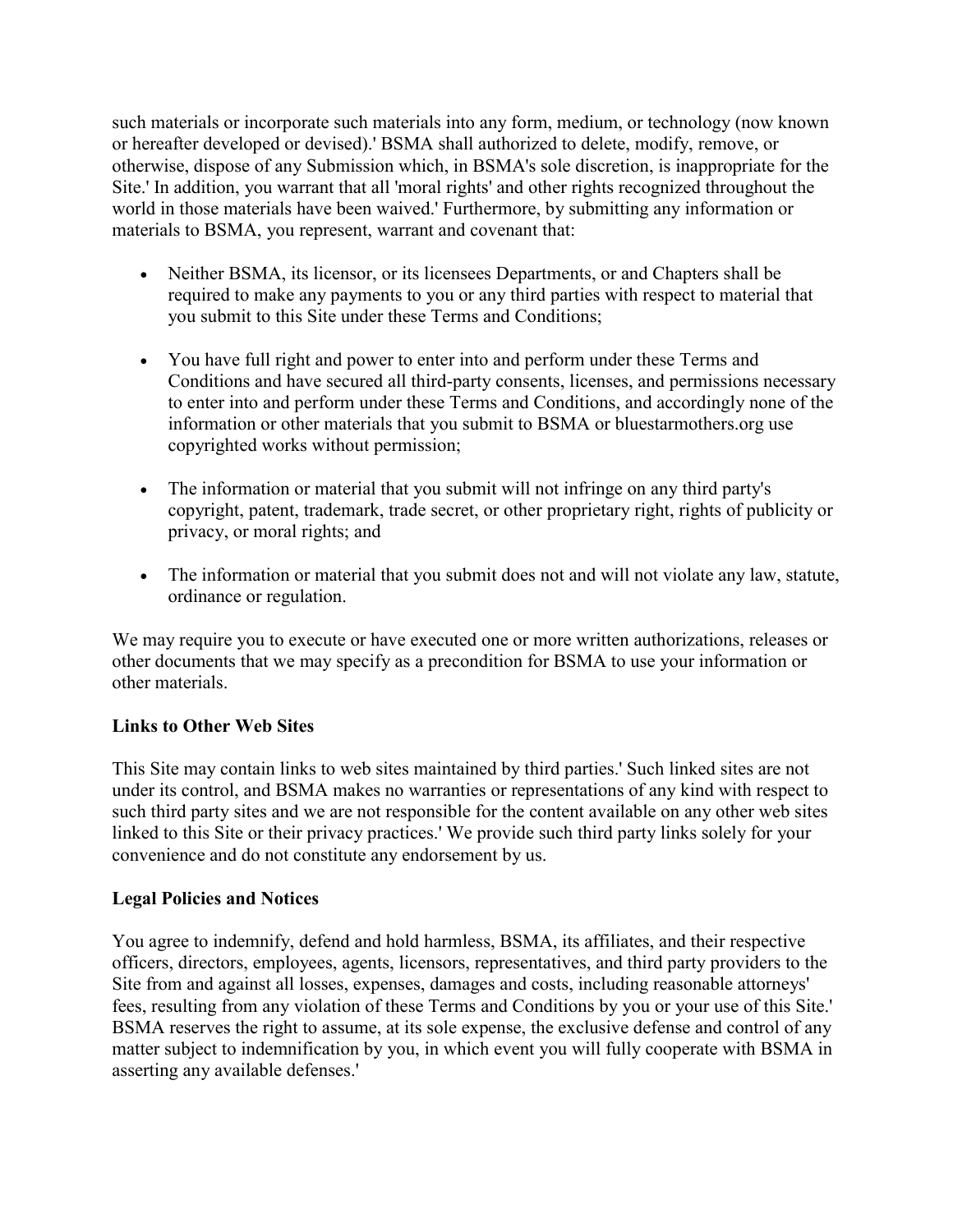BSMA also disclaims any and all warranties and representations with respect to the Site:'

YOUR USE OF THE SITE IS AT YOUR SOLE RISK.' THE SERVICES AND INFORMATION PROVIDED ON THE SITE ARE PROVIDED ON AN 'AS IS' AND 'AS AVAILABLE' BASIS.' BSMA EXPRESSLY DISCLAIMS ALL WARRANTIES OF ANY KIND, WHETHER EXPRESS OR IMPLIED, INCLUDING, BUT NOT LIMITED TO THE IMPLIED WARRANTIES OF MERCHANTABILITY, FITNESS FOR A PARTICULAR PURPOSE AND NON INFRINGEMENT.

BSMA MAKES NO WARRANTY THAT: (i) THE SERVICES OR INFORMATION WILL MEET ANY OF YOUR REQUIREMENTS, (ii) THE SERVICES OR INFORMATION WILL BE TIMELY, UP-TO-DATE, SECURE, UNINTERRUPTED, OR FREE FROM ERROR OR OMISSION, (iii) THE RESULTS THAT MAY BE OBTAINED FROM THE USE OF ANY SERVICE IN OUR AREA WILL BE USEFUL, ACCURATE OR RELIABLE, (iv) THE QUALITY OF ANY PRODUCTS, SERVICES, INFORMATION, OR OTHER MATERIAL PURCHASED OR OBTAINED BY YOU THROUGH THE SERVICES OFFERED ON THE SITE WILL MEET YOUR EXPECTATIONS, AND (V) ANY ERRORS IN THE OPERATION OF THE SITE WILL BE CORRECTED.

ANY MATERIAL DOWNLOADED OR OTHERWISE OBTAINED THROUGH THE USE OF ANY SERVICE ON THE SITE IS DONE AT YOUR OWN RISK AND YOU WILL BE SOLELY RESPONSIBLE FOR ANY DAMAGE TO YOUR COMPUTER SYSTEM (OR ANY COMPONENT CONNECTED TO YOUR COMPUTER SYSTEM) OR LOSS OF DATA THAT RESULTS FROM THE DOWNLOAD (INTENTIONAL OR OTHERWISE) OF ANY SUCH MATERIAL.

NO ADVICE OR INFORMATION, WHETHER ORAL OR WRITTEN, OBTAINED BY YOU FROM BSMA OR FROM ANY SERVICE PROVIDED ON THE SITE SHALL CREATE ANY WARRANTY NOT EXPRESSLY STATED IN THE TERMS OF USE.

YOU EXPRESSLY UNDERSTAND AND AGREE THAT BSMA SHALL NOT BE LIABLE TO YOU FOR ANY DAMAGES, DIRECT, INDIRECT, INCIDENTAL, OR OTHERWISE, INCLUDING BUT NOT LIMITED TO, DAMAGES FOR LOSS OF PROFITS, GOODWILL AND REPUTATION, OR OTHER INTANGIBLE LOSSES.' THIS LIMITATION ON LIABILITY APPLIES EVEN IF BSMA HAS BEEN ADVISED OF THE POSSIBILITY OF SUCH DAMAGES.

WE RESERVE THE RIGHT TO TERMINATE THE SITE AND/OR ANY SERVICES PROVIDED THEREON AT ANY TIME WITHOUT NOTICE.'

These Terms and Conditions shall be construed in accordance with the laws of the District of Columbia.' Any controversy or claim arising out of or relating to these Terms and Conditions, this Site or the services provided thereon will be settled by binding arbitration in accordance with the commercial arbitration rules of the American Arbitration Association.' Any such controversy or claim shall be arbitrated on an individual basis, and shall not be consolidated in any arbitration with any claim or controversy of any other party.' The arbitration shall be conducted in the city